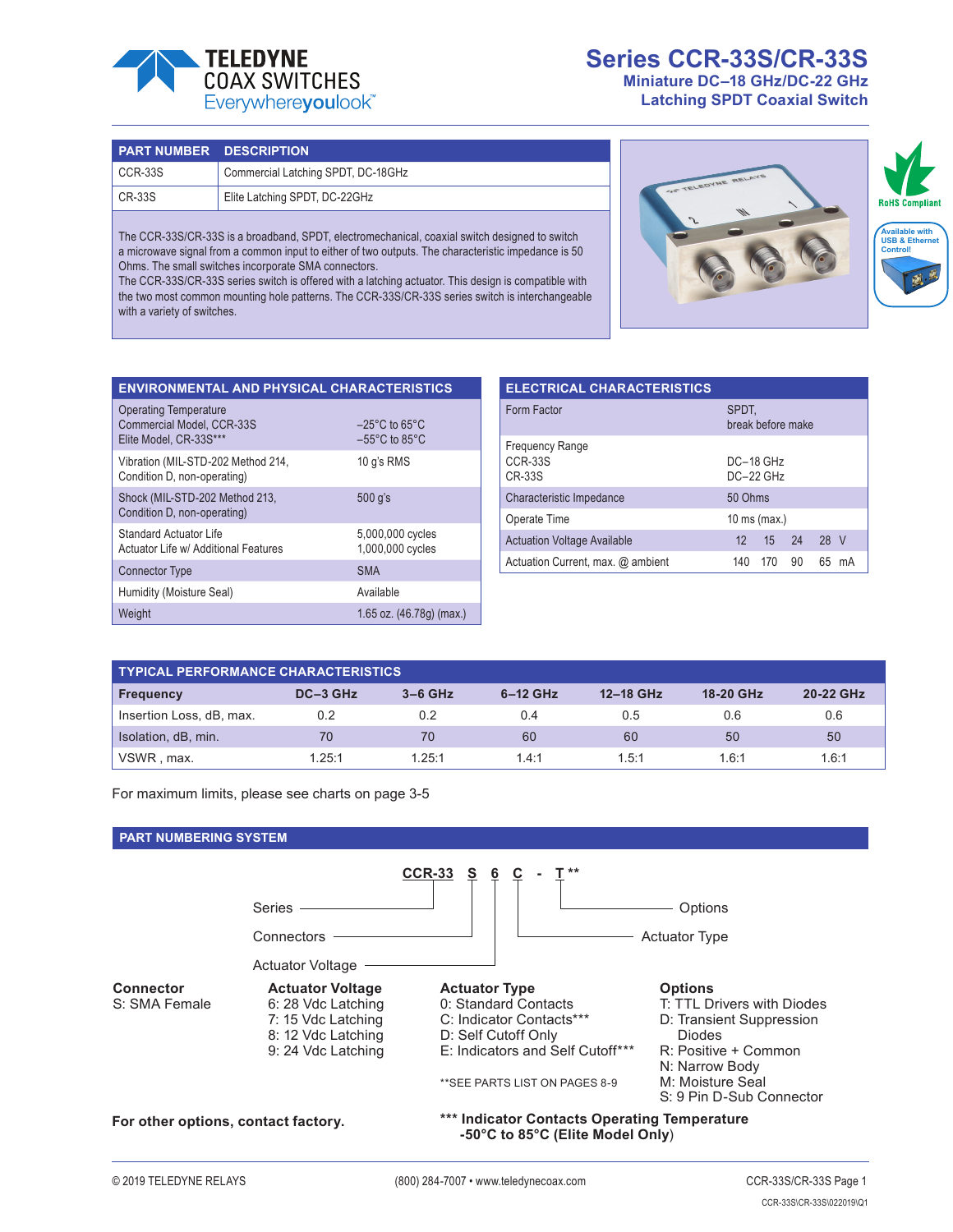# **Series CCR-33S/CR-33S**

**Miniature DC–18 GHz/DC-22 GHz Latching SPDT Coaxial Switch**



#### **SCHEMATICS AND MECHANICAL OUTLINE**



**Indicators**

 $\overline{N}$ 

Ċ





SOLDER WIRE MEDICAL COMPUTER WIRE MAXIMUM OF THE SOLDER WIRE MAXIMUM OF THE SOLDER WIRE MAXIMUM OF THE SOLDER





*Optional Narrow Width Body*



| <b>9 PIN D-SUB PINOUT FOR LATCHING SPDT</b> |              |                |                |                     |  |  |  |
|---------------------------------------------|--------------|----------------|----------------|---------------------|--|--|--|
|                                             |              | <b>OPTIONS</b> |                |                     |  |  |  |
| Pin<br>No.                                  | <b>Basic</b> | Indicators     | TTL            | Indicators &<br>TTL |  |  |  |
|                                             |              |                |                |                     |  |  |  |
| 2                                           | 2            | 2              |                |                     |  |  |  |
| 3                                           | C.           | C.             | Common         | Common              |  |  |  |
| 4                                           |              |                |                |                     |  |  |  |
| 5                                           |              |                | $\overline{2}$ | $\overline{2}$      |  |  |  |
| 6                                           |              |                | <b>Vsw</b>     | <b>Vsw</b>          |  |  |  |
|                                             |              | A              |                | A                   |  |  |  |
| 8                                           |              | B              |                | R                   |  |  |  |
| 9                                           |              | C              |                | ⌒                   |  |  |  |

| <b>TRUTH TABLE (with TTL option)</b> |   |            |                |  |   |                              |  |  |
|--------------------------------------|---|------------|----------------|--|---|------------------------------|--|--|
| Logic Input                          |   |            | <b>RF Path</b> |  |   | Indicator<br>(if applicable) |  |  |
| 1                                    | 2 | IN<br>to 1 | IN<br>to $2$   |  |   | B                            |  |  |
| n                                    |   |            | No Change      |  |   |                              |  |  |
|                                      |   | On         | Off            |  | C | n                            |  |  |
| U                                    |   | Off        | On             |  | n | C.                           |  |  |
|                                      |   |            | Forbidden      |  |   |                              |  |  |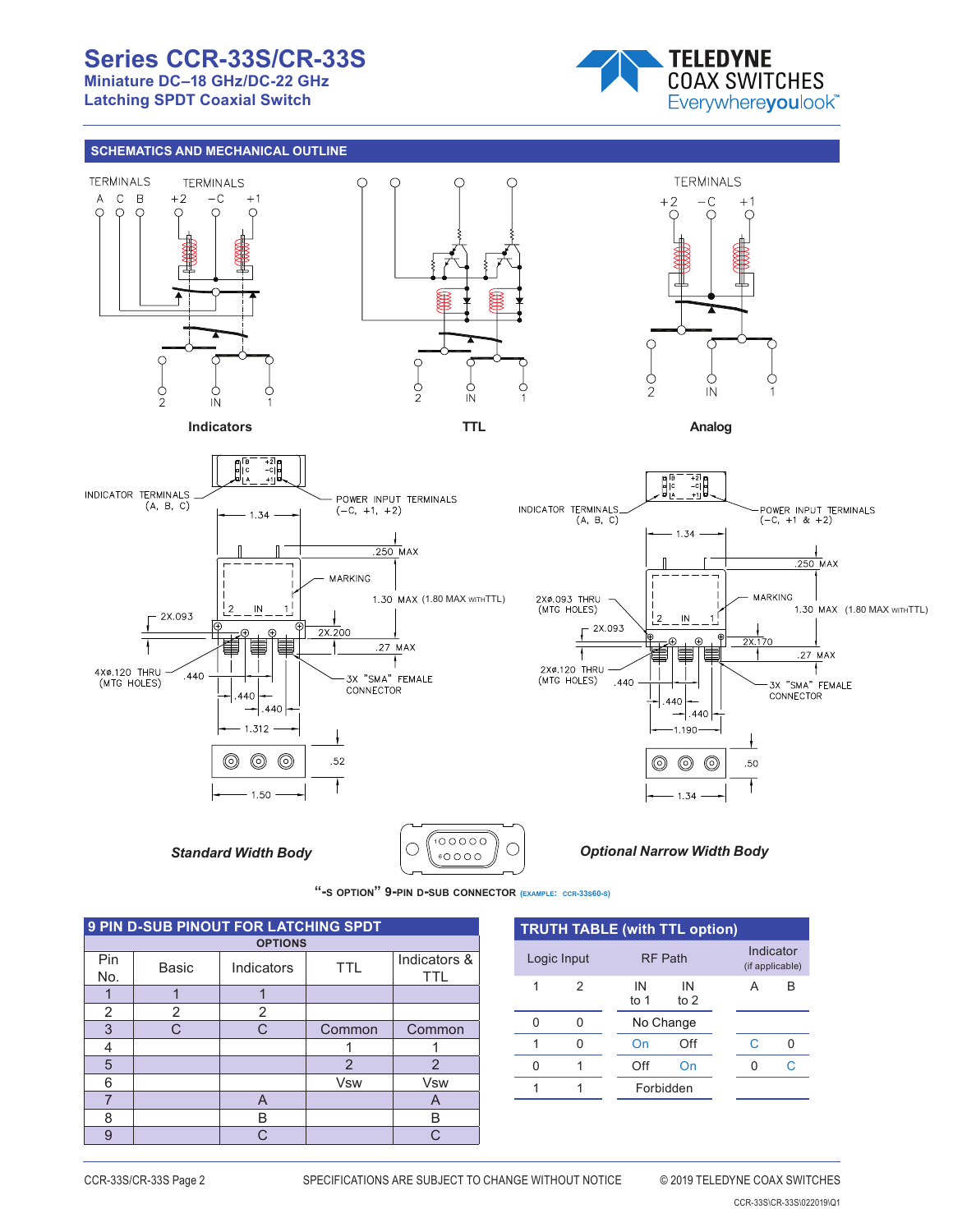

## **Series CCR-33S/CR-33S Miniature DC–18 GHz/DC-22 GHz Latching SPDT Coaxial Switch**

#### **TYPICAL NARROWBAND RF INSERTION LOSS PERFORMANCE CURVES**











**Insertion Loss ( 20-22 GHz )**



**elite model only**

**TYPICAL MAXIMUM TEST LIMIT**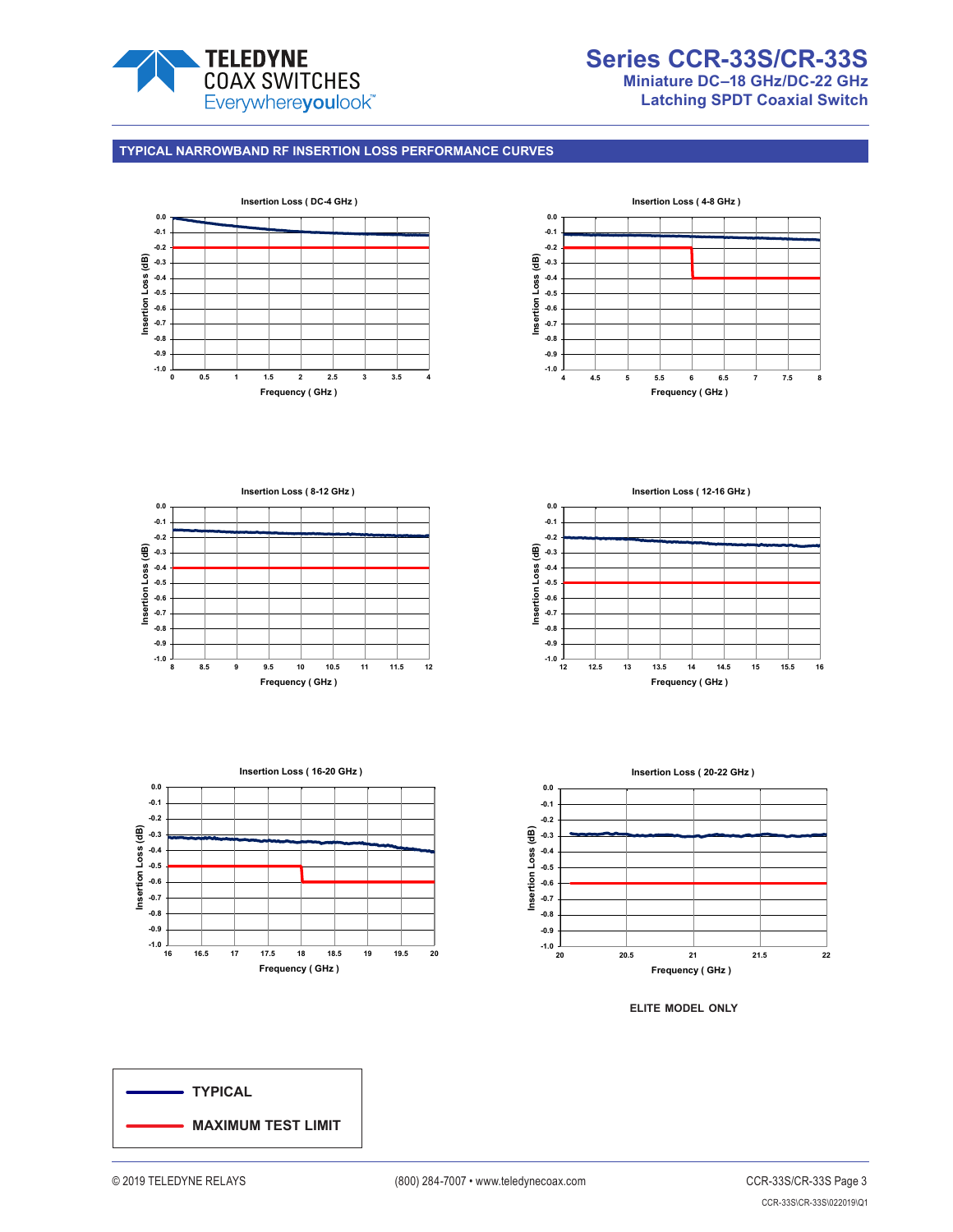# **Series CCR-33S/CR-33S Miniature DC–18 GHz/DC-22 GHz**

**Latching SPDT Coaxial Switch**



**TYPICAL NARROWBAND RF ISOLATION PERFORMANCE CURVES**















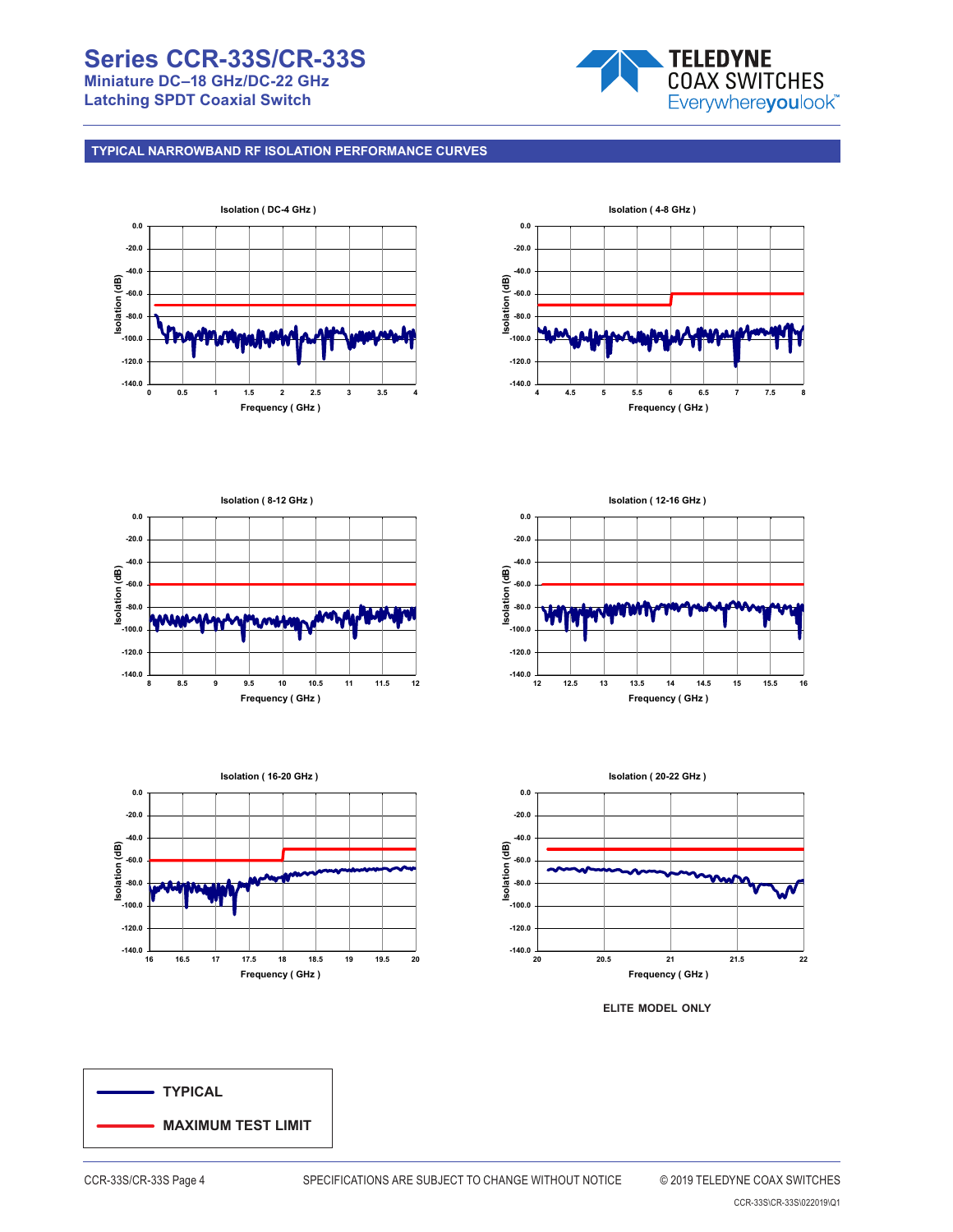

## **Series CCR-33S/CR-33S Miniature DC–18 GHz/DC-22 GHz Latching SPDT Coaxial Switch**

#### **TYPICAL NARROWBAND RF VSWR PERFORMANCE CURVES**









**Frequency ( GHz )**





**elite model only**

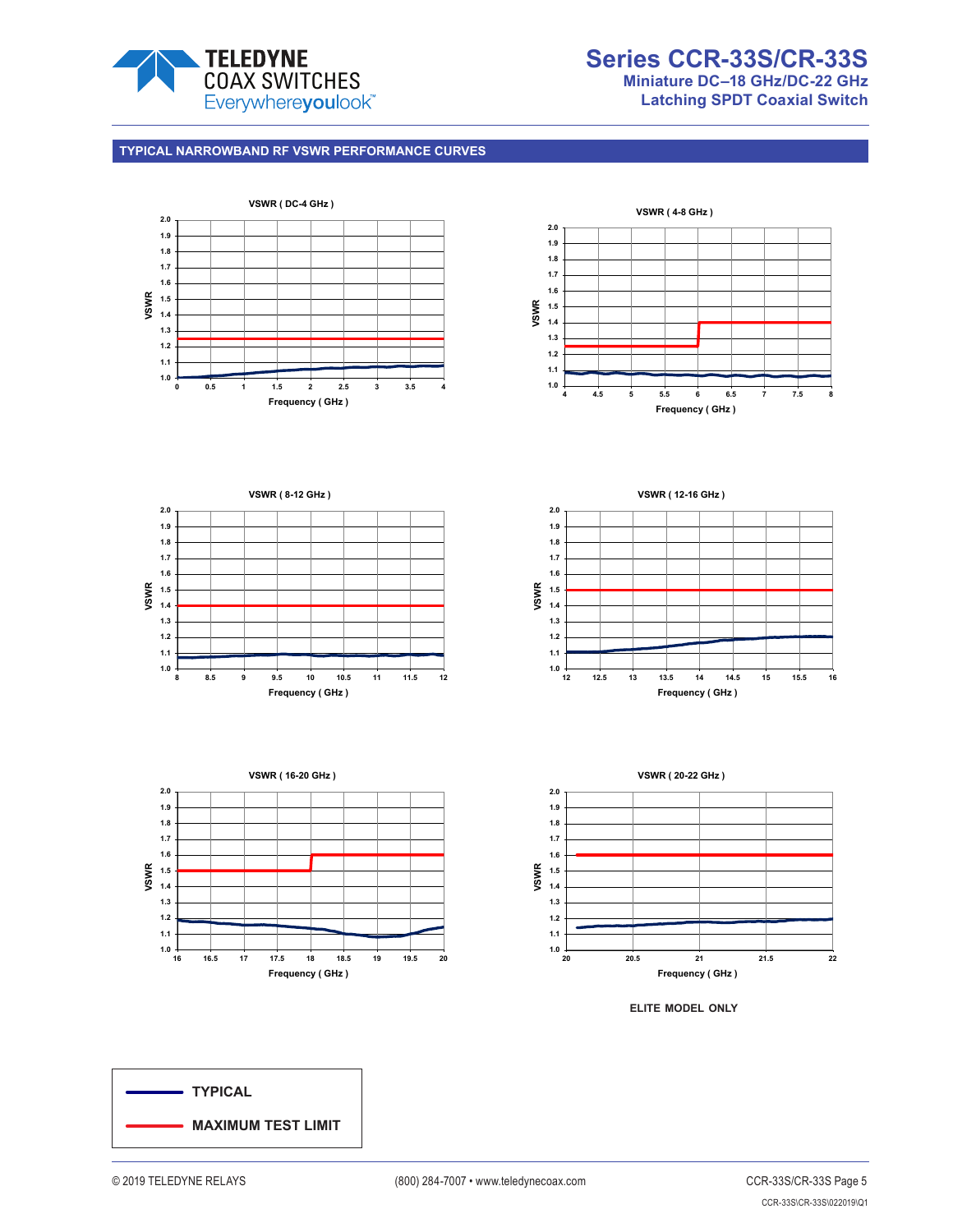

**TYPICAL POWER PERFORMANCE CURVE**

# **Power Handling vs. Frequency**



Estimates based on the following reference conditions:

- Ambient temperature of 40°C or less
- Sea level operation
- Load VSWR of 1.20:1 maximum
- No high-power (hot) switching

Please contact Teledyne Coax Switches for derating factors when applications do not meet the foregoing reference conditions.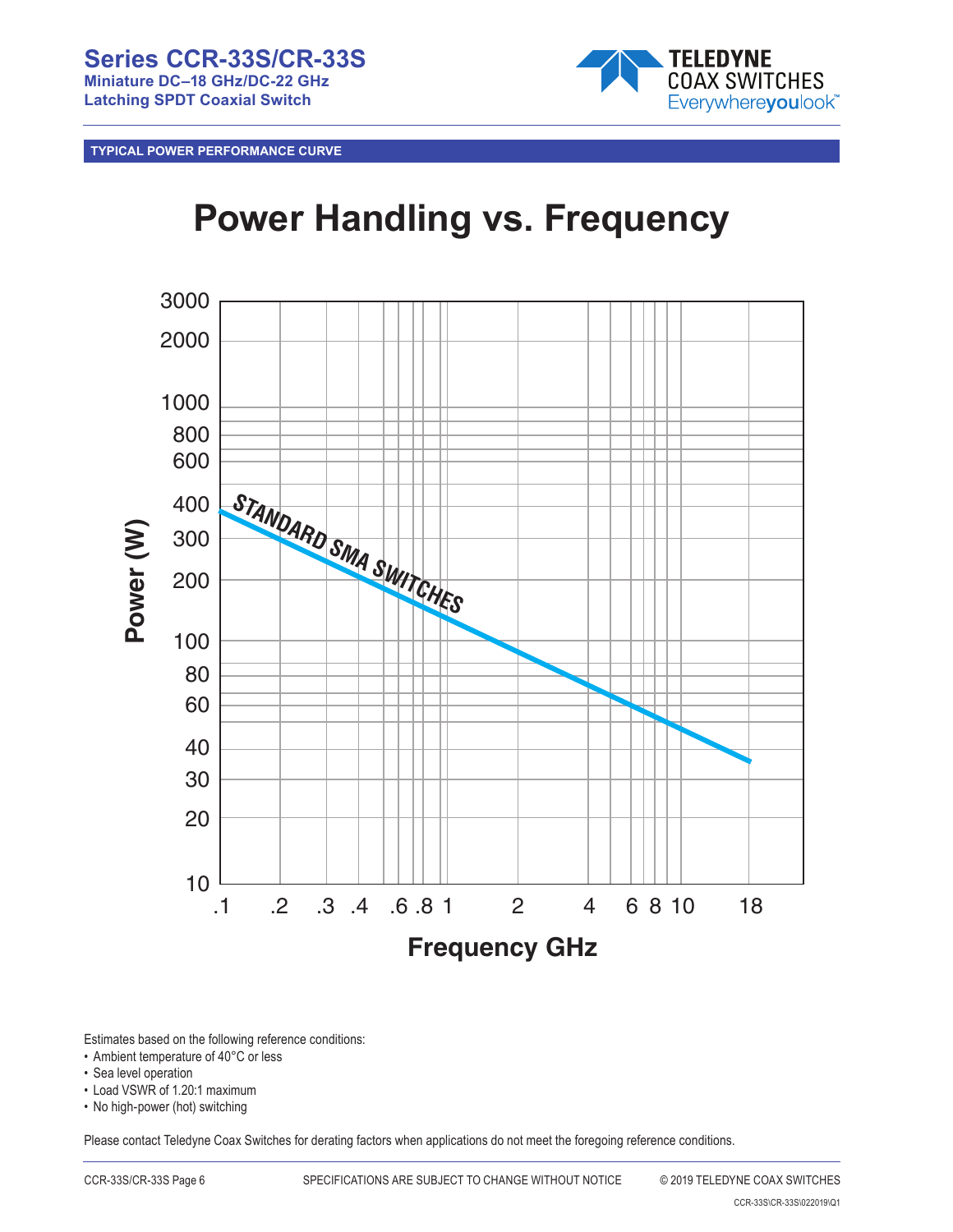

#### **GLOSSARY**

#### **Actuator**

An actuator is the electromechanical mechanism that transfers the RF contacts from one position to another upon DC command.

#### **Arc Suppression Diode**

A diode is connected in parallel with the coil. This diode limits the "reverse EMF spike" generated when the coil deenergizes to 0.7 volts. The diode cathode is connected to the positive side of the coil and the anode is connected to the negative side.

#### **Date Code**

All switches are marked with either a unique serial number or a date code. Date codes are in accordance with MIL-STD-1285 Paragraph 5.2.5 and consist of four digits. The first two digits define the year and the last two digits define the week of the year (YYWW). Thus, 1032 identifies switches that passed through final inspection during the 32nd week of 2010.

#### **Latching**

A latching switch remains in the selected position whether or not voltage is maintained. This can be accomplished with either a magnetic or mechanical latching mechanism.

#### **Indicator**

Indicators tell the system which position the switch is in. Other names for indicators are telemetry contacts or tellback circuit. Indicators are usually a set of internally mounted DC contacts linked to the actuator. They can be wired to digital input lines, status lights, or interlocks. Unless otherwise specified, the maximum indicator contact rating is 30 Vdc, 50 mA, or 1.5 Watts into a resistive load.

#### **Isolation**

Isolation is the measure of the power level at the output connector of an unconnected RF channel as referenced to the power at the input connector. It is specified in dB below the input power level.

#### **Self-Cutoff**

The self-cutoff option disables the actuator current on completion of actuation. Either a series contact (linked to the actuator) or an IC driver circuit provides the current cutoff. This option results in minimum power consumption by the RF switch. Cutthroat is another name used in the industry for this option. Pulse latching is a term used to describe a switch without this feature.

#### **SPDT Switch**

A single-pole double-throw, bi-directional switch that can be used as having one input and two outputs or two inputs and one output.

#### **Switching Time**

Switching time is the total interval beginning with the arrival of the leading edge of the command pulse at the switch DC input and ending with the completion of the switch transfer,

including contact bounce. It consists of three parts: (1) inductive delay in the coil, (2) transfer time of the physical movement of the contacts, and (3) the bounce time of the RF contacts.

#### **TTL Switch Driver Option**

As a special option, switch drivers can be provided for both failsafe and latching switches, which are compatible with industry-standard low-power Schottky TTL circuits.

#### **Performance Parameters vs Frequency**

Generally speaking, the RF performance of coaxial switches is frequency dependent. With increasing frequency, VSWR and insertion loss increase while isolation decreases. All data sheets specify these three parameters as "worst case" at the highest operating frequency. If the switch is to be used over a narrow frequency band, better performance can be achieved.

#### **Actuator Current vs Temperature**

The resistance of the actuator coil varies as a function of temperature. There is an inverse relationship between the operating temperature of the switch and the actuator drive current. For switches operating at 28 VDC, the approximate actuator drive current at temperature, T, can be calculated using the equation:

$$
I_T = \frac{I_A}{[1 + .00385 (T-20)]}
$$

**Where:**

**I <sup>T</sup>** = Actuator current at temperature, T

 $I_A$  = Room temperature actuator current – see data sheet

 $T =$  Temperature of interest in  ${}^{\circ}C$ 

#### **Magnetic Sensitivity**

An electro-mechanical switch can be sensitive to ferrous materials and external magnetic fields. Neighboring ferrous materials should be permitted no closer than 0.5 inches and adjacent external magnetic fields should be limited to a flux density of less than 5 Gauss.

**SPECIAL FEATURE**

**Switching High-Power or Highly Sensitive Signals** Ensure the most linear response with the best galvanically matched contact system in the industry. Extremely low passive intermodulation is standard on all of our switches.

| Carrier<br>Frequency 1 | Carrier<br>Frequency 2 | PIM 3rd Order<br>Frequency | PIM 5th<br>Order Fre-<br>quency |
|------------------------|------------------------|----------------------------|---------------------------------|
| 870 MHz                | 893 MHz                | 847 MHz                    | 824 MHz                         |
|                        |                        |                            |                                 |

|             | 3rd Order<br>Intermodulation | 5th Order<br>Intermodulation |
|-------------|------------------------------|------------------------------|
| <b>SPDT</b> | $-91$ dBm                    | $-110$ dBm                   |
|             | $-134$ dBc                   | $-153$ dBc                   |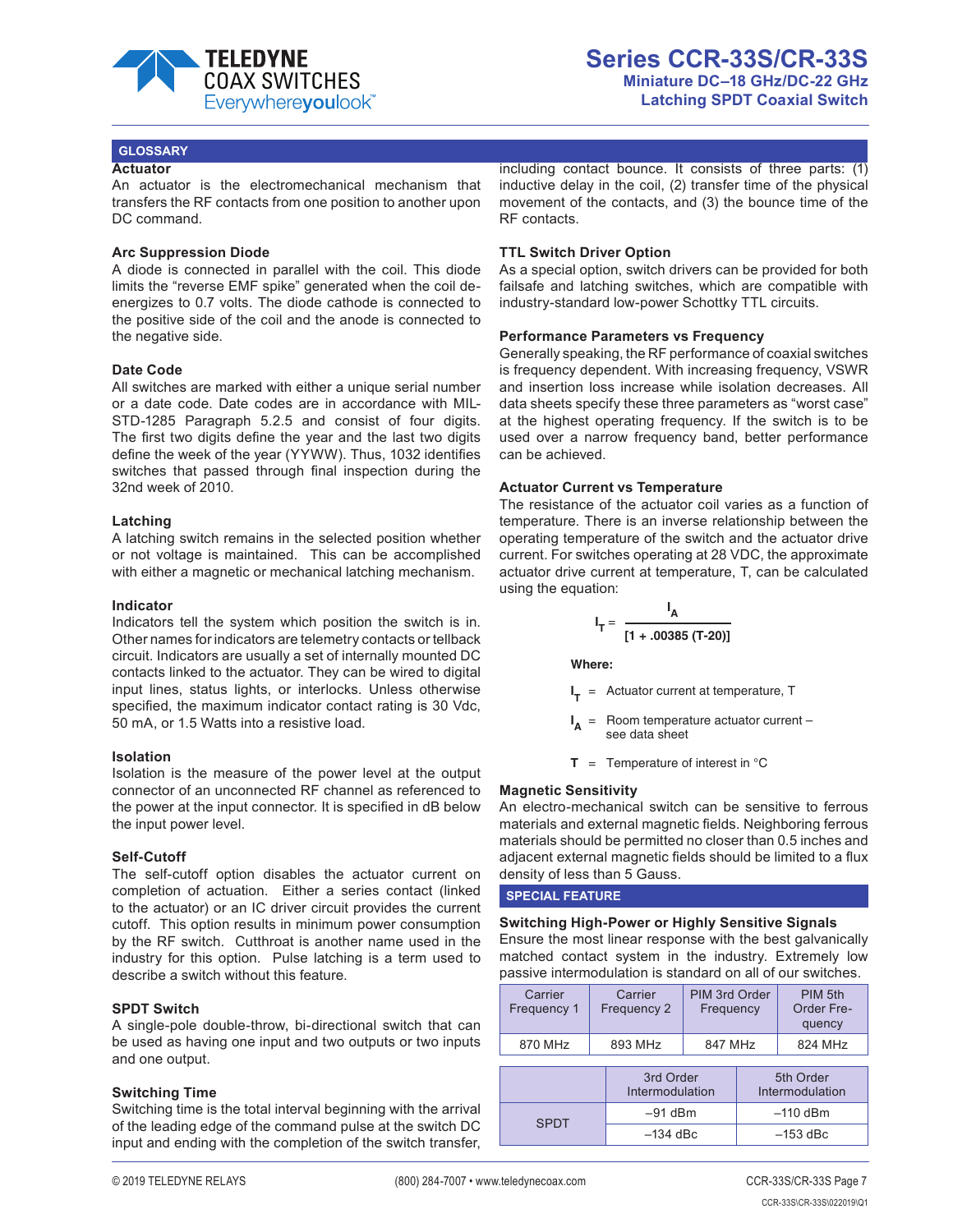# **Series CCR-33S/CR-33S**

**Miniature DC–18 GHz/DC-22 GHz Latching SPDT Coaxial Switch**



## **LATCHING CCR-33S/CR-33S PART NUMBER LIST**

|                | PART NO.        |    | PART NO.       |     | PART No.        |     | PART No.       |
|----------------|-----------------|----|----------------|-----|-----------------|-----|----------------|
| $\mathbf{1}$   | CCR-33SXC       | 43 | CCR-33SXD-N    | 85  | CCR-33SXE-TNM   | 127 | CR-33SXC       |
| $\overline{2}$ | CCR-33SXC-D     | 44 | CCR-33SXD-N    | 86  | CCR-33SXE-TNMS  | 128 | CR-33SXC-D     |
| 3              | CCR-33SXC-DM    | 45 | CCR-33SXD-NM   | 87  | CCR-33SXE-TNS   | 129 | CR-33SXC-DM    |
| 4              | CCR-33SXC-DMS   | 46 | CCR-33SXD-NMS  | 88  | CCR-33SX0       | 130 | CR-33SXC-DMS   |
| 5              | CCR-33SXC-DN    | 47 | CCR-33SXD-NS   | 89  | CCR-33SX0-D     | 131 | CR-33SXC-DN    |
| 6              | CCR-33SXC-DNM   | 48 | CCR-33SXD-R    | 90  | CCR-33SX0-DM    | 132 | CR-33SXC-DNM   |
| 7              | CCR-33SXC-DNMS  | 49 | CCR-33SXD-RM   | 91  | CCR-33SX0-DMS   | 133 | CR-33SXC-DNMS  |
| 8              | CCR-33SXC-DNS   | 50 | CCR-33SXD-RMS  | 92  | CCR-33SX0-DN    | 134 | CR-33SXC-DNS   |
| $9$            | CCR-33SXC-DR    | 51 | CCR-33SXD-RN   | 93  | CCR-33SX0-DNM   | 135 | CR-33SXC-DR    |
| 10             | CCR-33SXC-DRM   | 52 | CCR-33SXD-RNM  | 94  | CCR-33SX0-DNMS  | 136 | CR-33SXC-DRM   |
| 11             | CCR-33SXC-DRMS  | 53 | CCR-33SXD-RNMS | 95  | CCR-33SX0-DNS   | 137 | CR-33SXC-DRMS  |
| 12             | CCR-33SXC-DRN   | 54 | CCR-33SXD-RNS  | 96  | CCR-33SX0-DR    | 138 | CR-33SXC-DRN   |
| 13             | CCR-33SXC-DRNMS | 55 | CCR-33SXD-RS   | 97  | CCR-33SX0-DRM   | 139 | CR-33SXC-DRNMS |
| 14             | CCR-33SXC-DRNS  | 56 | CCR-33SXD-S    | 98  | CCR-33SX0-DRMS  | 140 | CR-33SXC-DRNS  |
| 15             | CCR-33SXC-DRS   | 57 | CCR-33SXD-T    | 99  | CCR-33SX0-DRN   | 141 | CR-33SXC-DRS   |
| 16             | CCR-33SXC-DS    | 58 | CCR-33SXD-TM   | 100 | CCR-33SX0-DRNMS | 142 | CR-33SXC-DS    |
| 17             | CCR-33SXC-M     | 59 | CCR-33SXD-TMS  | 101 | CCR-33SX0-DRNS  | 143 | CR-33SXC-M     |
| 18             | CCR-33SXC-MS    | 60 | CCR-33SXD-TN   | 102 | CCR-33SX0-DRS   | 144 | CR-33SXC-MS    |
| 19             | CCR-33SXC-N     | 61 | CCR-33SXD-TNM  | 103 | CCR-33SX0-DS    | 145 | CR-33SXC-N     |
| 20             | CCR-33SXC-NM    | 62 | CCR-33SXD-TNMS | 104 | CCR-33SX0-M     | 146 | CR-33SXC-NM    |
| 21             | CCR-33SXC-NMS   | 63 | CCR-33SXD-TNS  | 105 | CCR-33SX0-MS    | 147 | CR-33SXC-NMS   |
| 22             | CCR-33SXC-NS    | 64 | CCR-33SXE      | 106 | CCR-33SX0-N     | 148 | CR-33SXC-NS    |
| 23             | CCR-33SXC-R     | 65 | CCR-33SXE-M    | 107 | CCR-33SX0-NM    | 149 | CR-33SXC-R     |
| 24             | CCR-33SXC-RM    | 66 | CCR-33SXE-MS   | 108 | CCR-33SX0-NMS   | 150 | CR-33SXC-RM    |
| 25             | CCR-33SXC-RMS   | 67 | CCR-33SXE-N    | 109 | CCR-33SX0-NS    | 151 | CR-33SXC-RMS   |
| 26             | CCR-33SXC-RN    | 68 | CCR-33SXE-N    | 110 | CCR-33SX0-R     | 152 | CR-33SXC-RN    |
| 27             | CCR-33SXC-RNM   | 69 | CCR-33SXE-NM   | 111 | CCR-33SX0-RM    | 153 | CR-33SXC-RNM   |
| 28             | CCR-33SXC-RNMS  | 70 | CCR-33SXE-NMS  | 112 | CCR-33SX0-RMS   | 154 | CR-33SXC-RNMS  |
| 29             | CCR-33SXC-RNS   | 71 | CCR-33SXE-NS   | 113 | CCR-33SX0-RN    | 155 | CR-33SXC-RNS   |
| 30             | CCR-33SXC-RS    | 72 | CCR-33SXE-R    | 114 | CCR-33SX0-RNM   | 156 | CR-33SXC-RS    |
| 31             | CCR-33SXC-S     | 73 | CCR-33SXE-RM   | 115 | CCR-33SX0-RNMS  | 157 | CR-33SXC-S     |
| 32             | CCR-33SXC-T     | 74 | CCR-33SXE-RMS  | 116 | CCR-33SX0-RNS   | 158 | CR-33SXC-T     |
| 33             | CCR-33SXC-TM    | 75 | CCR-33SXE-RN   | 117 | CCR-33SX0-RS    | 159 | CR-33SXC-TM    |
| 34             | CCR-33SXC-TMS   | 76 | CCR-33SXE-RNM  | 118 | CCR-33SX0-S     | 160 | CR-33SXC-TMS   |
| 35             | CCR-33SXC-TN    | 77 | CCR-33SXE-RNMS | 119 | CCR-33SX0-T     | 161 | CR-33SX0-T     |
| 36             | CCR-33SXC-TNM   | 78 | CCR-33SXE-RNS  | 120 | CCR-33SX0-TM    | 162 | CR-33SX0-TM    |
| 37             | CCR-33SXC-TNMS  | 79 | CCR-33SXE-RS   | 121 | CCR-33SX0-TMS   | 163 | CR-33SX0-TMS   |
| 38             | CCR-33SXC-TNS   | 80 | CCR-33SXE-S    | 122 | CCR-33SX0-TN    | 164 | CR-33SX0-TN    |
| 39             | CCR-33SXC-TS    | 81 | CCR-33SXE-T    | 123 | CCR-33SX0-TNM   | 165 | CR-33SX0-TNM   |
| 40             | CCR-33SXD       | 82 | CCR-33SXE-TM   | 124 | CCR-33SX0-TNMS  | 166 | CR-33SX0-TNMS  |
| 41             | CCR-33SXD-M     | 83 | CCR-33SXE-TMS  | 125 | CCR-33SX0-TNS   | 167 | CR-33SX0-TNS   |
| 42             | CCR-33SXD-MS    | 84 | CCR-33SXE-TN   | 126 | CCR-33SX0-TS    | 168 | CR-33SX0-TS    |

\*  $X = 6$  (28Vdc), 7 (15Vdc), 8 (12Vdc) and 9 (24Vdc)